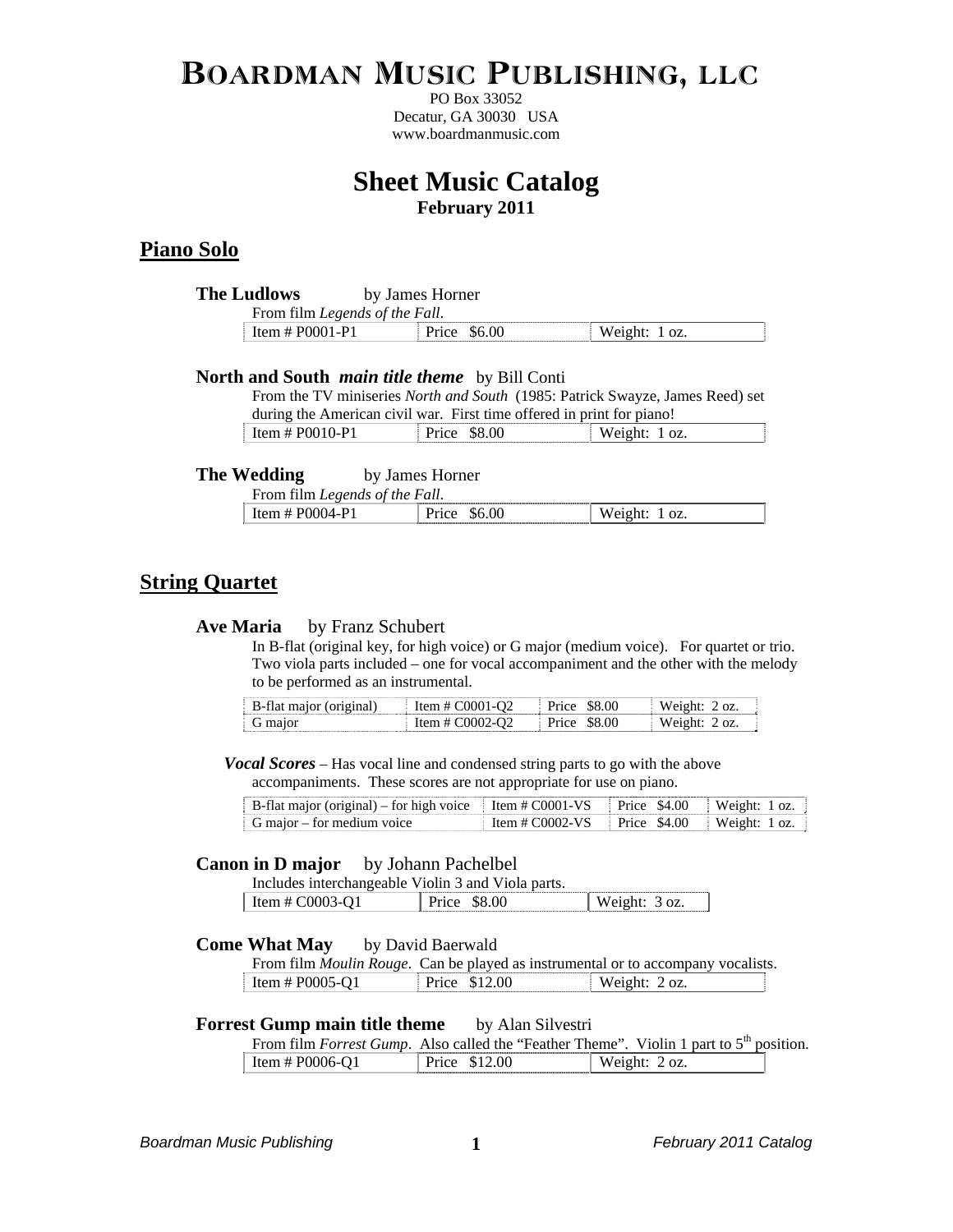#### *String Quartet (continued)*

#### **Gone with the Wind** *main title theme* by Max Steiner

|                 | Transcribed directly from the original soundtrack. |               |
|-----------------|----------------------------------------------------|---------------|
| Item # P0009-Q1 | Price \$12.00                                      | Weight: 2 oz. |

# **The Kiss** by Trevor Jones and Dougie McLean

From film *Last of the Mohicans*. Violin 2 part is Celtic style fiddle melody. Violin 1 part to  $7<sup>th</sup>$  position

| ገହା<br>. | the contract of the contract of the contract of | . . |
|----------|-------------------------------------------------|-----|
|          |                                                 |     |

#### **The Ludlows** by James Horner

From film *Legends of the Fall*.

| Item # $P0001-Q1$ | Price \$16.00 | Weight: $2 oz$ . |
|-------------------|---------------|------------------|
|-------------------|---------------|------------------|

#### **North and South** *main title theme* by Bill Conti

From the TV miniseries *North and South* (1985: Patrick Swayze, James Reed) set during the American civil war.

| Item # $P0010-Q1$ | \$12.00<br>Price | Weight:<br>OZ. |
|-------------------|------------------|----------------|
|                   |                  |                |

#### **The Prayer** by David Foster & Carole Bayer Sager

|                 |                      | From film <i>Quest for Camelot</i> . Can be played as instrumental or to accompany vocalists. |
|-----------------|----------------------|-----------------------------------------------------------------------------------------------|
| Item # P0002-Q1 | <b>Price \$10.00</b> | Weight: 2 oz.                                                                                 |

#### **Somewhere in Time** by John Barry

| From film Somewhere in Time. Violin 1 part to $5th$ position. |               |                  |
|---------------------------------------------------------------|---------------|------------------|
| Item # $P0007-Q1$                                             | Price \$12.00 | Weight: $1 oz$ . |

#### **The Wedding** by James Horner

| From film Legends of the Fall. |              |         |               |
|--------------------------------|--------------|---------|---------------|
| Item # $P0004-O1$              | $Prrc\alpha$ | \$16.00 | - Weioht / ∩z |

#### **String Trio**

#### **Ave Maria** by Franz Schubert

Versions listed for string quartet (on page 1) can be performed by trio as follows: 2 violins & cello: vocal accompaniment only (drop viola part) violin-viola-cello: vocal accompaniment or instrumental (drop Vln. 2)

#### **Canon in D major** by Johann Pachelbel

Same as the quartet version, only a "dead spot" in the middle was removed.

| 2 violins $\&$ cello | Item $\#$ C0003-T1 | Price \$6.00  | Weight: $2 oz$ . |
|----------------------|--------------------|---------------|------------------|
| Violin-viola-cello   | Item # $C0003-T2$  | Price $$6.00$ | Weight: $2 oz$ . |

#### **Forrest Gump main title theme** by Alan Silvestri

From film *Forrest Gump*. Also called the "Feather Theme". Violin 1 part to  $5^{th}$  position.  $\frac{1}{2}$  Item # P0006-T1 Price \$9.00

| $\pm$ 2 violins $\alpha$ ceno      | <u> 11. EIII # FUUUO- 1 1</u> | $F = F \cup C$ $F \cup T$ | weight: $\angle$ OZ. |
|------------------------------------|-------------------------------|---------------------------|----------------------|
| Violin-viola-cello Item # P0006-T2 |                               | $Prec $ \$9.00            | Weight: 2 oz.        |
|                                    |                               |                           |                      |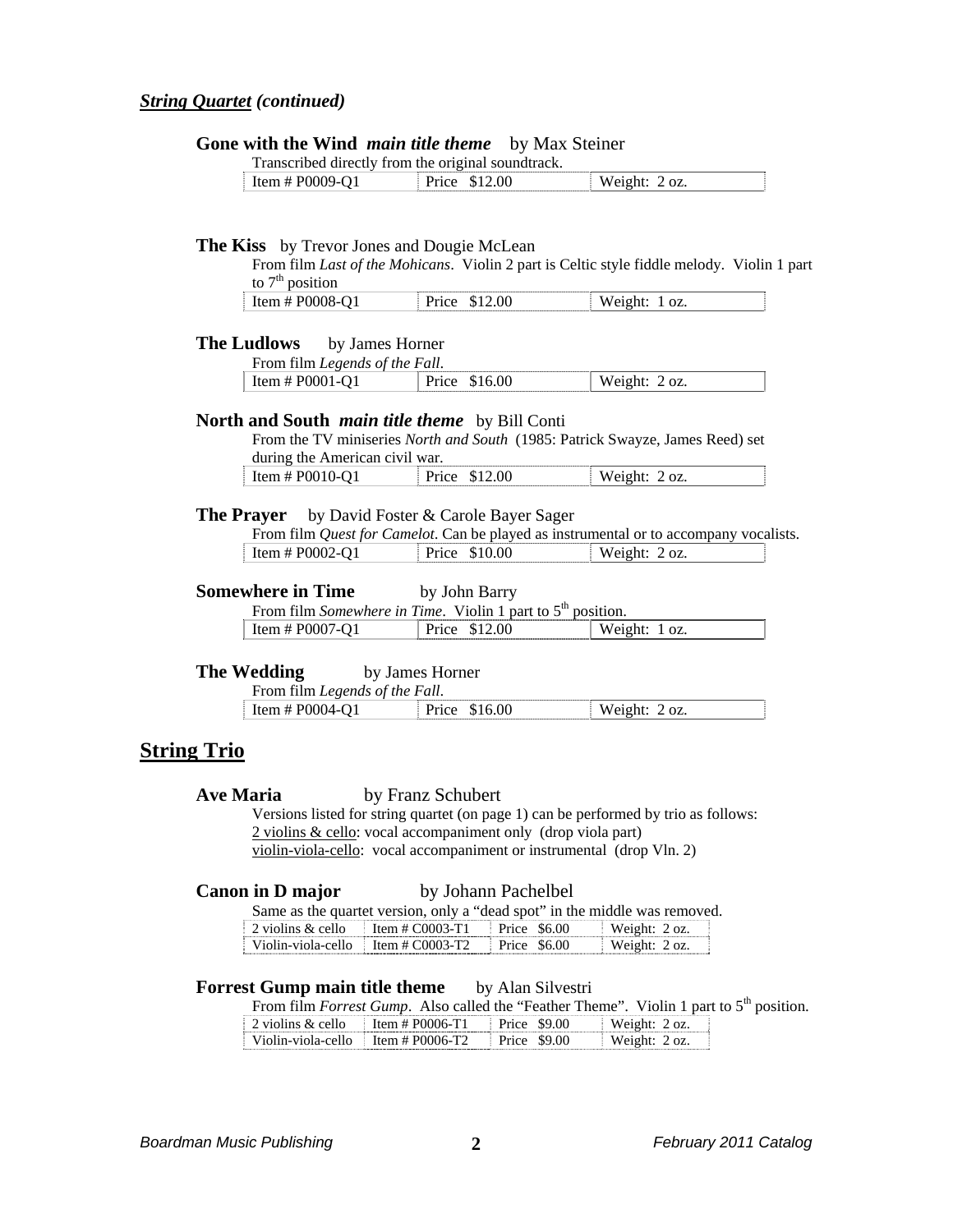#### *String Trio (continued)*

### **Gone with the Wind** *main title theme* by Max Steiner

Transcribed directly from the original soundtrack.

| $\frac{1}{2}$ violins & cello                    | Item # P0009-T1 | Price \$9.00 | Weight: $2 oz$ . |
|--------------------------------------------------|-----------------|--------------|------------------|
| $\frac{1}{2}$ Violin-viola-cello Item # P0009-T2 |                 | Price \$9.00 | Weight: 2 oz.    |

#### **The Kiss** by Trevor Jones and Dougie McLean

From film *Last of the Mohicans*. Violin 2 part is Celtic style fiddle melody. Violin (1) part to  $7<sup>th</sup>$  position.

| 2 violins & cello                              | Item # $P0008-T1$ | Price \$9.00 | Weight: 1 oz. |
|------------------------------------------------|-------------------|--------------|---------------|
| Violin-viola-cello $\parallel$ Item # P0008-T2 |                   | Price \$9.00 | Weight: 1 oz. |

#### **The Ludlows** by James Horner

From film *Legends of the Fall*.

| 2 violins $\&$ cello | $Item # PO001-T1$     | Price \$12.00 | Weight: $2 oz$ . |
|----------------------|-----------------------|---------------|------------------|
| Violin-viola-cello   | $\pm$ Item # P0001-T2 | Price \$12.00 | Weight: $2 oz$ . |

#### **North and South** *main title theme* by Bill Conti

From the TV miniseries *North and South* (1985: Patrick Swayze, James Reed) set during the American civil war.

| 2 violins & cello                              | Item $#$ P0010-T1 | Price \$9.00 | Weight: $2 oz$ . |
|------------------------------------------------|-------------------|--------------|------------------|
| Violin-viola-cello $\parallel$ Item # P0010-T2 |                   | Price \$9.00 | Weight: 2 oz.    |

#### **The Prayer** by David Foster & Carole Bayer Sager

From film *Quest for Camelot*. Can be played as instrumental or to accompany vocalists.

| 2 violins $&cello$                   | Item $# P0002 - T1$ | Price \$8.00 | Weight: $2 oz$ . |
|--------------------------------------|---------------------|--------------|------------------|
| Violin-viola-cello Item $# P0002-T2$ |                     | Price \$8.00 | Weight: $2 oz$ . |

#### **The Wedding** by James Horner

From film *Legends of the Fall*.

| 2 violins & cello                           | Item # $P0004-T1$ | Price \$12.00 | Weight: $2 oz$ . |
|---------------------------------------------|-------------------|---------------|------------------|
| Violin-viola-cello $\pm$ Item $\#$ P0004-T2 |                   | Price \$12.00 | Weight: $2 oz$ . |

### **Violin – Cello Duet**

#### **Canon in D major** by Johann Pachelbel

Beautiful cello part was developed from the violin parts.

Item # C0003-D2 Price \$5.00 Weight: 1 oz.

#### **The Ludlows** by James Horner

From film *Legends of the Fall*.

| I tem # P0001 - $D2$ | \$10.00 | $\blacksquare$ Weight: $\blacksquare$<br>OZ. |
|----------------------|---------|----------------------------------------------|
|                      |         |                                              |

#### **The Prayer** by David Foster & Carole Bayer Sager

From film *Quest for Camelot*. Can be played as instrumental or to accompany vocalists. Item # P0002- D2 Price \$8.00 Weight: 1 oz.